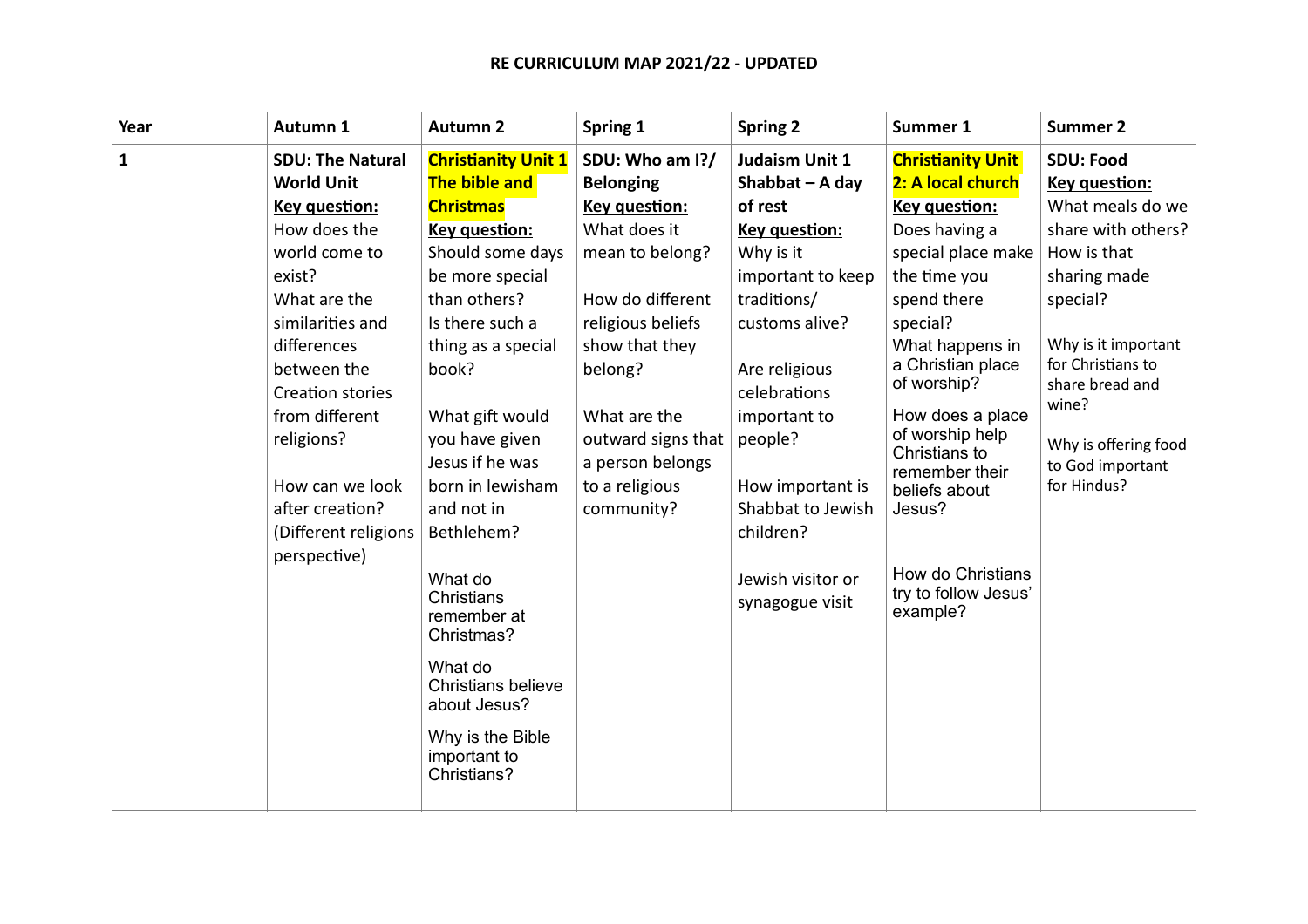| $\overline{2}$ | Believing/Story-<br>key question:<br>What is the<br>difference<br>between facts and<br>opinions/belief?<br>What people<br>believe about<br>God, humanity<br>and the natural<br>world.<br><b>Hinduism Unit 1</b><br><b>Worshipping God</b><br>at Diwali<br><b>Key questions</b><br>1. Does<br>participating in<br>worship help people<br>to feel closer to God<br>or their faith<br>community?<br>2. Would<br>celebrating Divali at<br>home and in the<br>community bring a<br>feeling of belonging<br>to a Hindu child? | Christmas<br>Why did God give<br>Jesus to the<br>world? (Jesus as a<br>gift to the world.<br><b>Christianity Unit 3</b><br>The life and<br>teaching of Jesus<br>Key question: Is it<br>possible to be<br>kind to everyone<br>at all times?<br>Who is your role<br>model in life?<br>What values do<br><b>Christians believe</b><br>Jesus taught?<br>How do Christians<br>believe Jesus<br>taught them these<br>values?<br>Why is the Bible a<br>special book for<br>Christians? | Judaism Unit 2<br><b>Festivals and Faith</b><br><b>Key questions:</b><br>1. Does<br>participating in<br>worship help people<br>to feel closer to God<br>or their faith<br>community?<br>How does what<br>happens at each<br>Festival help to<br>teach young Jews<br>about their past?<br>What do these<br>festivals show about<br>the Jews'<br>relationship with<br>God?<br>Who do I believe I<br>am?<br>Does it feel special<br>to belong?<br>How important is<br>it for Jewish<br>people to do what<br>God asks them to<br>do? | <b>Christianity Unit 4</b><br><b>Easter and</b><br>symbols<br>Key question:<br>Is it true that<br>Jesus came back<br>to life again?<br>Is true forgiveness<br>always possible?<br>What do symbols<br>of Easter<br>represent?<br>What symbolic<br>actions take place<br>around Easter?<br>How do symbols<br>and symbolic<br>actions show the<br>importance of<br>Easter for<br>Christians? | Sikhism Unit 1<br>Sikh beliefs<br>Is religion the<br>most important<br>influence and<br>inspiration in<br>every one's life?<br>How far would a<br>Sikh go for his/her<br>religion?<br>What do Sikhs<br>believe about<br>God?<br>What does Guru<br>mean?<br>What does it<br>mean to be equal? | Sikhism Unit 2<br>Sikh teachings<br>Should people<br>follow religious<br>leaders and<br>teachings?<br>How do Sikhs<br>follow rules in their<br>lives?<br>What does<br>worship mean to<br>Sikhs? |
|----------------|-------------------------------------------------------------------------------------------------------------------------------------------------------------------------------------------------------------------------------------------------------------------------------------------------------------------------------------------------------------------------------------------------------------------------------------------------------------------------------------------------------------------------|---------------------------------------------------------------------------------------------------------------------------------------------------------------------------------------------------------------------------------------------------------------------------------------------------------------------------------------------------------------------------------------------------------------------------------------------------------------------------------|----------------------------------------------------------------------------------------------------------------------------------------------------------------------------------------------------------------------------------------------------------------------------------------------------------------------------------------------------------------------------------------------------------------------------------------------------------------------------------------------------------------------------------|-------------------------------------------------------------------------------------------------------------------------------------------------------------------------------------------------------------------------------------------------------------------------------------------------------------------------------------------------------------------------------------------|----------------------------------------------------------------------------------------------------------------------------------------------------------------------------------------------------------------------------------------------------------------------------------------------|-------------------------------------------------------------------------------------------------------------------------------------------------------------------------------------------------|
|                | <b>Enrichment</b><br><b>Temple visit</b>                                                                                                                                                                                                                                                                                                                                                                                                                                                                                |                                                                                                                                                                                                                                                                                                                                                                                                                                                                                 | <b>Enrichment</b><br>Jewish visitor or<br>synagogue visit                                                                                                                                                                                                                                                                                                                                                                                                                                                                        |                                                                                                                                                                                                                                                                                                                                                                                           |                                                                                                                                                                                                                                                                                              |                                                                                                                                                                                                 |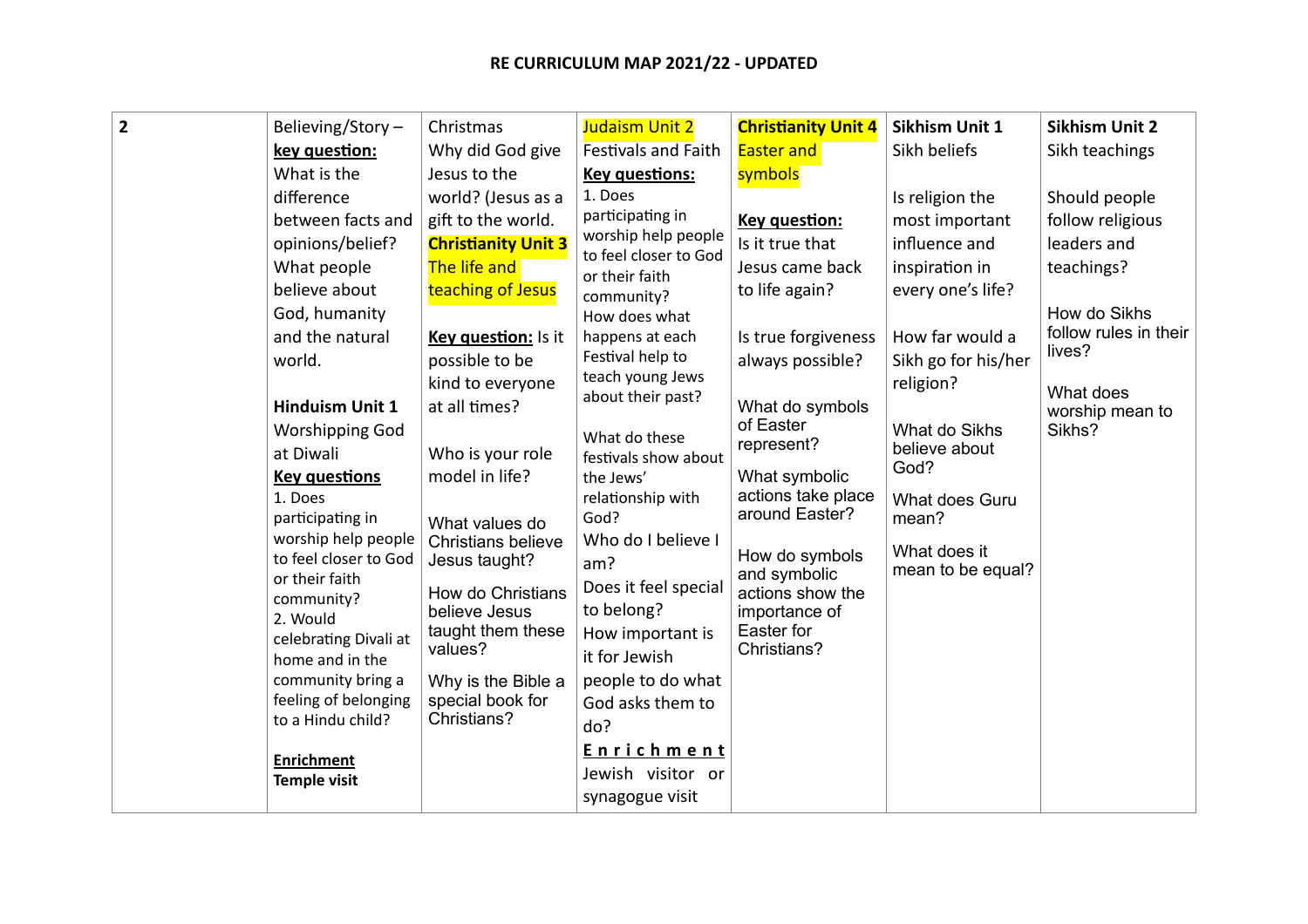| 3 | <b>SDU:Peace</b><br>Key question:<br>What is peace to<br>you?<br>Key question:<br>What is the<br>relationship<br>between religion<br>and peace?<br>• What do<br>different<br>religions believe<br>about Peace?<br>Is it possible to<br>hold religious<br>beliefs without<br>trying to make the<br>world a better<br>place? | Christmas (Extra<br>Focus)<br>• Why is<br>Christmas<br>celebrated in<br>different ways<br>around the world?<br>• What do all<br>Christians share<br>about<br>Christmas?<br><b>Christianity Unit 5</b><br>The bible<br>How do Christians<br>use the Bible?<br>• What does the<br>Bible contain?<br>• How does using<br>the Bible help<br>Christians to grow<br>in their faith?<br><b>Enrichment:</b><br>Christian visitor | <b>Buddhism Unit 1</b><br>The Buddha<br>Key question: Is<br>there a particular<br>way of achieving<br>full happiness and<br>wellbeing in life?<br>What is a<br>Buddha?<br>How did the<br>Buddha teach that<br>people should<br>live? | <b>Buddhism Unit 2</b><br>Living as a<br><b>Buddhist</b><br>What is truth?<br>Can one claim to<br>develop full<br>spiritual growth/<br>attainment?<br>What is the<br>importance of a<br>temple or a<br><b>Buddhist centre?</b><br>Why do Buddhists<br>have images of<br>the Buddha? | <b>Islam Unit 1</b><br>Prophet<br>Muhammed<br>Who is your role<br>model?<br>What do Muslims<br>believe?<br>Why is prophet<br>Mohammad(pbuh)<br>What is the<br>Qur'ran?<br>Do scared texts<br>have to be 'true' to<br>help people<br>understand their<br>religion? | <b>Islam Unit 2</b><br>Five Pillars of<br>Islam<br>Key question:<br>What is the best<br>way for a Muslim<br>to show<br>commitment to<br>God (Allah)?<br>Does praying at<br>regular intervals<br>everyday help a<br>Muslim in his/her<br>everyday life?<br>What does<br>worship mean to<br>Muslims?<br><b>Enrichment</b><br>Mosque visit |
|---|----------------------------------------------------------------------------------------------------------------------------------------------------------------------------------------------------------------------------------------------------------------------------------------------------------------------------|--------------------------------------------------------------------------------------------------------------------------------------------------------------------------------------------------------------------------------------------------------------------------------------------------------------------------------------------------------------------------------------------------------------------------|--------------------------------------------------------------------------------------------------------------------------------------------------------------------------------------------------------------------------------------|-------------------------------------------------------------------------------------------------------------------------------------------------------------------------------------------------------------------------------------------------------------------------------------|-------------------------------------------------------------------------------------------------------------------------------------------------------------------------------------------------------------------------------------------------------------------|-----------------------------------------------------------------------------------------------------------------------------------------------------------------------------------------------------------------------------------------------------------------------------------------------------------------------------------------|
|---|----------------------------------------------------------------------------------------------------------------------------------------------------------------------------------------------------------------------------------------------------------------------------------------------------------------------------|--------------------------------------------------------------------------------------------------------------------------------------------------------------------------------------------------------------------------------------------------------------------------------------------------------------------------------------------------------------------------------------------------------------------------|--------------------------------------------------------------------------------------------------------------------------------------------------------------------------------------------------------------------------------------|-------------------------------------------------------------------------------------------------------------------------------------------------------------------------------------------------------------------------------------------------------------------------------------|-------------------------------------------------------------------------------------------------------------------------------------------------------------------------------------------------------------------------------------------------------------------|-----------------------------------------------------------------------------------------------------------------------------------------------------------------------------------------------------------------------------------------------------------------------------------------------------------------------------------------|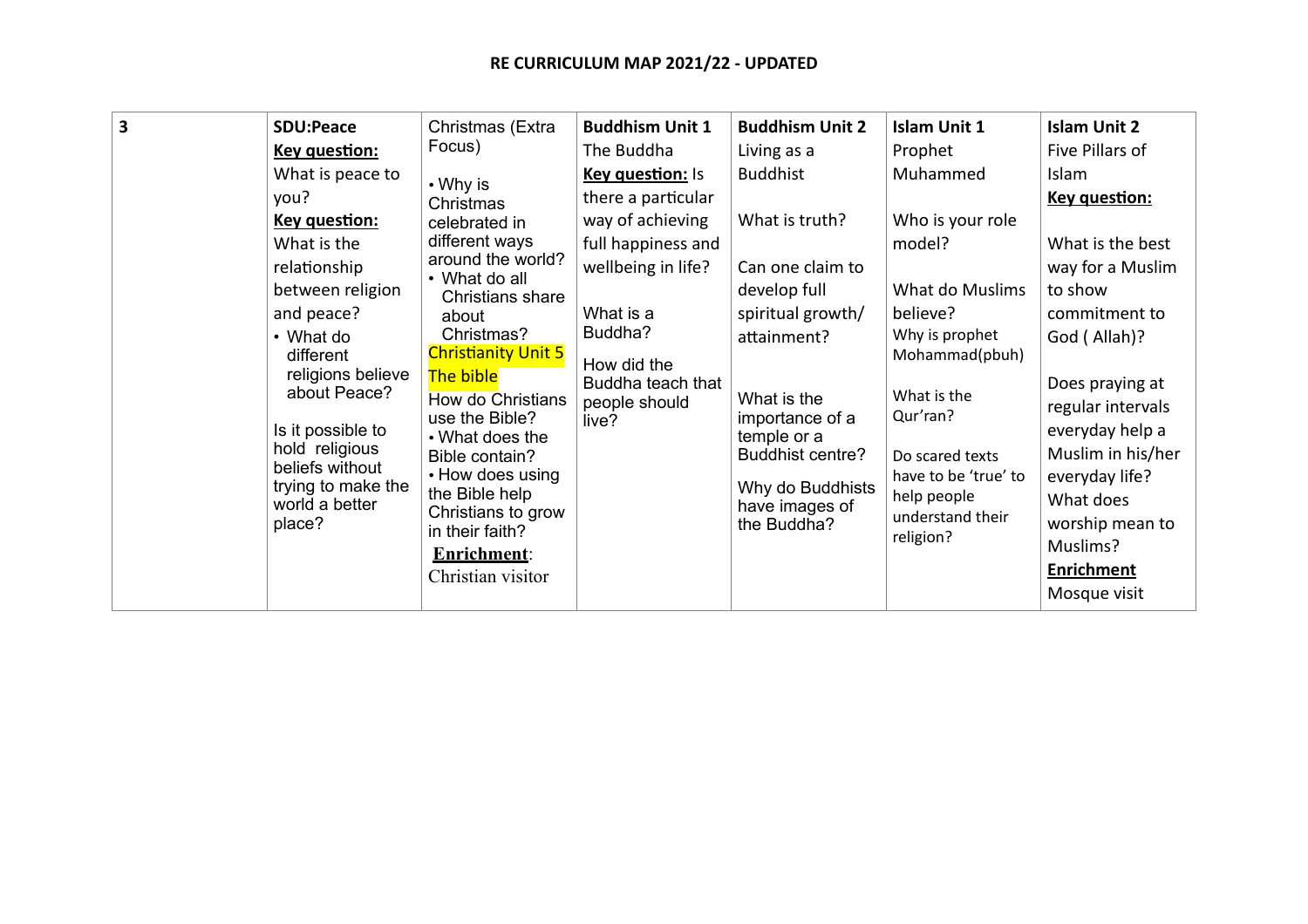## **RE CURRICULUM MAP 2021/22 - UPDATED**

| $\overline{\mathbf{4}}$ | <b>Judaism Unit 3</b><br>Abraham                                                                                                                                                                                                            | <b>Christmas</b><br>-What is the most                                                                                                                                                                                                                                                                                                                   | <b>Hinduism Unit 2</b><br>The Hindu home                                                                                                                                                                                                                                                                                                                              | <b>Christianity Unit 7</b>                                                                                                                                                                                       | <b>Sikhism Unit 3</b>                                                                                                                                                                                                              | <b>Islam Unit 3</b><br>Ramadan and Id ul                                                                                                                                           |
|-------------------------|---------------------------------------------------------------------------------------------------------------------------------------------------------------------------------------------------------------------------------------------|---------------------------------------------------------------------------------------------------------------------------------------------------------------------------------------------------------------------------------------------------------------------------------------------------------------------------------------------------------|-----------------------------------------------------------------------------------------------------------------------------------------------------------------------------------------------------------------------------------------------------------------------------------------------------------------------------------------------------------------------|------------------------------------------------------------------------------------------------------------------------------------------------------------------------------------------------------------------|------------------------------------------------------------------------------------------------------------------------------------------------------------------------------------------------------------------------------------|------------------------------------------------------------------------------------------------------------------------------------------------------------------------------------|
|                         |                                                                                                                                                                                                                                             | significant part of                                                                                                                                                                                                                                                                                                                                     |                                                                                                                                                                                                                                                                                                                                                                       | <b>Celebrations</b>                                                                                                                                                                                              | The Gurdwara and<br>the Guru Granth                                                                                                                                                                                                | Fitr                                                                                                                                                                               |
|                         | What will make<br>you leave you                                                                                                                                                                                                             | the Nativity story<br>for Christians?                                                                                                                                                                                                                                                                                                                   | How can Brahman<br>be everywhere                                                                                                                                                                                                                                                                                                                                      | How do festivals<br>help Christians to                                                                                                                                                                           | Sahib - Final Guru                                                                                                                                                                                                                 |                                                                                                                                                                                    |
|                         | fatherland to a<br>foreign land?<br>• Why is Abraham<br>important to<br>Jews?<br>• How does the<br>Torah help Jewish<br>people to<br>understand what<br>being Jewish<br>means?<br>How special is the<br>relationship Jews<br>have with God? | <b>Christianity Unit 6</b><br>Local Christian<br>places of worship<br>Do people need to<br>go to church to<br>show they are<br><b>Christians?</b><br>Do religious people<br>lead better lives?<br>Does participating<br>in worship help<br>people feel closer to<br><b>God or their faith</b><br>community?<br>Enrichment: church<br>or cathedral visit | and in everything?<br>Do scared texts<br>have to be 'true' to<br>help people<br>understand their<br>religion?<br>Can the arts help<br>communicate<br>religious beliefs?<br>What is the<br>importance of<br>family in<br>Hinduism?<br>What is the role of<br>a Hindu temple in<br>a Hindu's life?<br>How important is<br>'home' as a place<br>of worship to<br>Hindus? | remember Jesus<br>and His teachings?<br>Is true forgiveness<br>possible? (Easter<br>focus)<br>What happens in<br>places of worship<br>to help Christians<br>understand the<br>meaning behind<br>their festivals? | <b>Key Questions:</b><br>How is the<br>Gurdwara a centre<br>for worship and<br>the expression of<br>Sikh values?<br>Why is the Guru<br><b>Granth Sahib 'The</b><br><b>Everlasting Guru?</b><br><b>Enrichment</b><br>Gurdwara visit | Is there a best way<br>to show<br>commitment to<br>ones faith?<br>Why doMuslims<br>fast during<br>Ramadan?<br>How do Muslims<br>celebrate ID?<br><b>Enrichment</b><br>Mosque visit |
|                         |                                                                                                                                                                                                                                             |                                                                                                                                                                                                                                                                                                                                                         |                                                                                                                                                                                                                                                                                                                                                                       |                                                                                                                                                                                                                  |                                                                                                                                                                                                                                    |                                                                                                                                                                                    |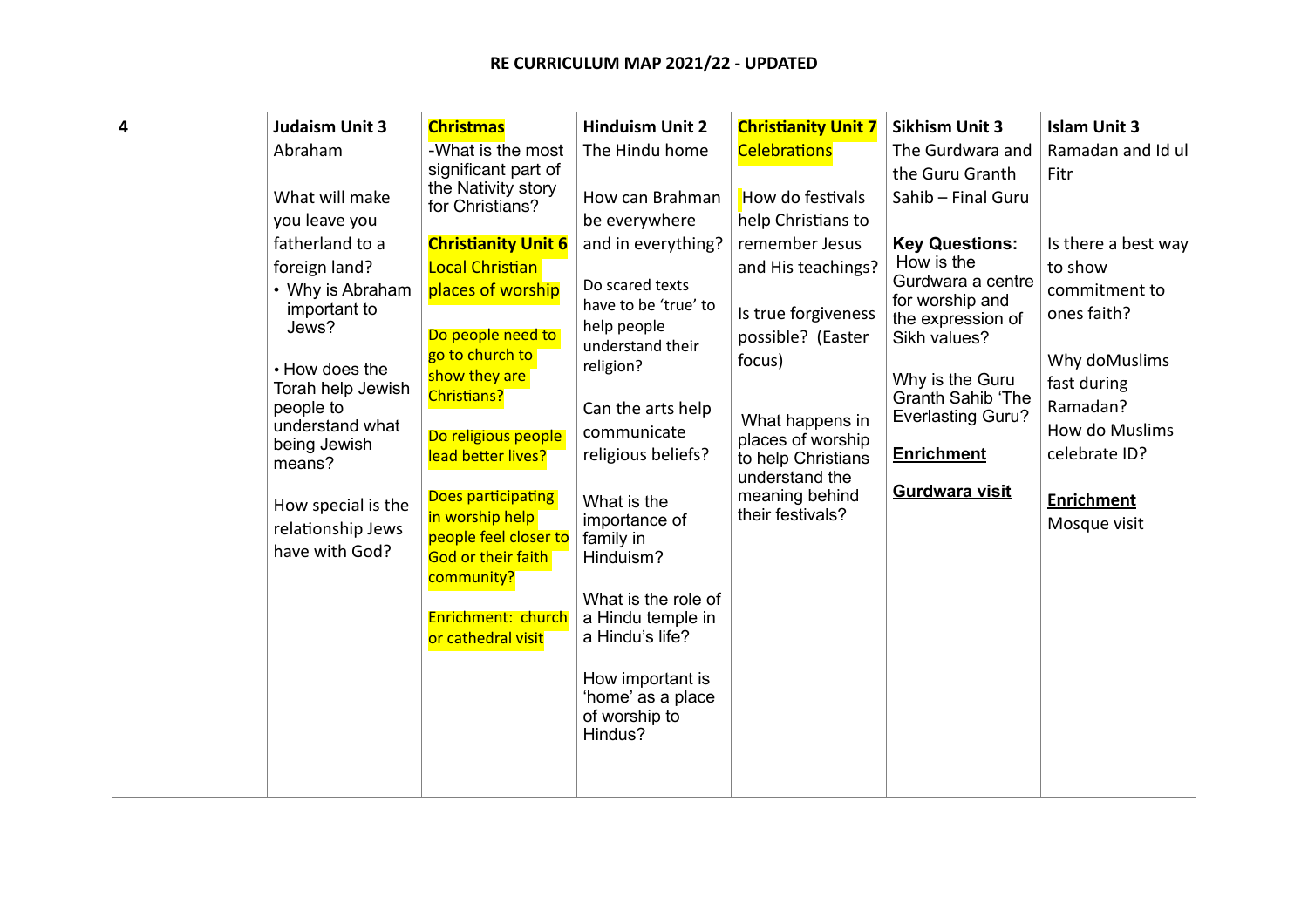| 5<br>Sikhism Unit 4    | <b>Christmas</b>               | <b>Judaism Unit 4</b>            | <b>Christianity Unit 9</b>                | <b>Hinduism Unit 3</b>                | <b>Hinduism Unit 4</b>    |
|------------------------|--------------------------------|----------------------------------|-------------------------------------------|---------------------------------------|---------------------------|
| Belonging to the       | Is the Christmas               | Prayer and                       | Leading a                                 | God and beliefs                       | The Hindu life/           |
| community              | story true?                    | worship                          | <b>Christian life</b>                     | <b>Key questions</b>                  | pilgrimage                |
| <b>Key Questions:</b>  | Has Christmas lost             | Key question:                    |                                           | Do all religious                      | Key questions:            |
| • What do Sikhs        | its true meaning?              | What is the best                 |                                           | beliefs influence<br>people to behave | What is a                 |
| believe about<br>God?  |                                | way for a Jew to                 | <b>Key Questions:</b>                     | well towards                          | pilgrimage?               |
| • What does Guru       | Do scared texts                | show                             |                                           | others?                               |                           |
| mean?                  | have to be 'true'              | commitment to                    | Should people                             |                                       | Does going on             |
| • What does it         | to help people                 | God?                             | follow religious                          |                                       | pilgrimages to The        |
| mean to be             | understand their<br>religion?  |                                  | leaders and                               | Is it possible to<br>hold religious   | Ganges, Kailash           |
| equal?                 |                                | How does the                     | teachings?                                | beliefs without                       | and Rameswaram            |
| <b>Key Questions:</b>  |                                | Shema tell Jews                  |                                           | trying to make the                    | make a person a           |
| What is the best       | <b>Christianity Unit 8</b>     | to keep their<br>religion alive? |                                           | world a better                        | better Hindu?             |
| way for Sikhs to       | Jesus human and                |                                  | • How do                                  | place?                                | What stories are          |
| show                   | divine                         | • How does the                   | <b>Christians follow</b><br>Jesus and His | • What does it                        | associated with           |
| commitment to<br>God?  |                                | role of a Jew                    | teachings in                              | mean to be a                          | the places of             |
|                        | How possible is                | change after                     | their daily lives?                        | Hindu?                                | Hindu                     |
| Why was Guru           | for Jesus to be                | their Bar/Bat<br>Mitzvah?        |                                           | • How important is                    | pilgrimages ?             |
| <b>Gobind Singh</b>    | both Human and                 |                                  | • What Christian                          | peace in                              |                           |
| important?             | Divine?                        | • Why are the                    | values guide the                          | Hinduism?                             | • How important is        |
|                        |                                | home and                         | actions of the<br>people and              | • Do beliefs in                       | The Holy                  |
| What is the            | • Who do                       | synagogue                        | organisations                             | Karma                                 | Ganges and                |
| significance of the    | Christians<br>believe Jesus to | equally important                | studied?                                  | Samsara and<br>Moksha help            | what role does it         |
| <b>Amrit Ceremony?</b> | be?                            | in a Jewish<br>person's life?    |                                           | Hindus lead                           | play in Hindus<br>belief? |
|                        |                                |                                  | $\cdot$ What are the                      | good lives?                           |                           |
|                        | • What evidence                |                                  | challenges of                             |                                       |                           |
|                        | do Christians                  |                                  | living a Christian<br>life today?         |                                       | What is the best          |
|                        | base their beliefs             |                                  |                                           |                                       | way for Hindus<br>to show |
|                        | upon?                          |                                  |                                           |                                       | commitment to             |
|                        |                                |                                  |                                           |                                       | God?                      |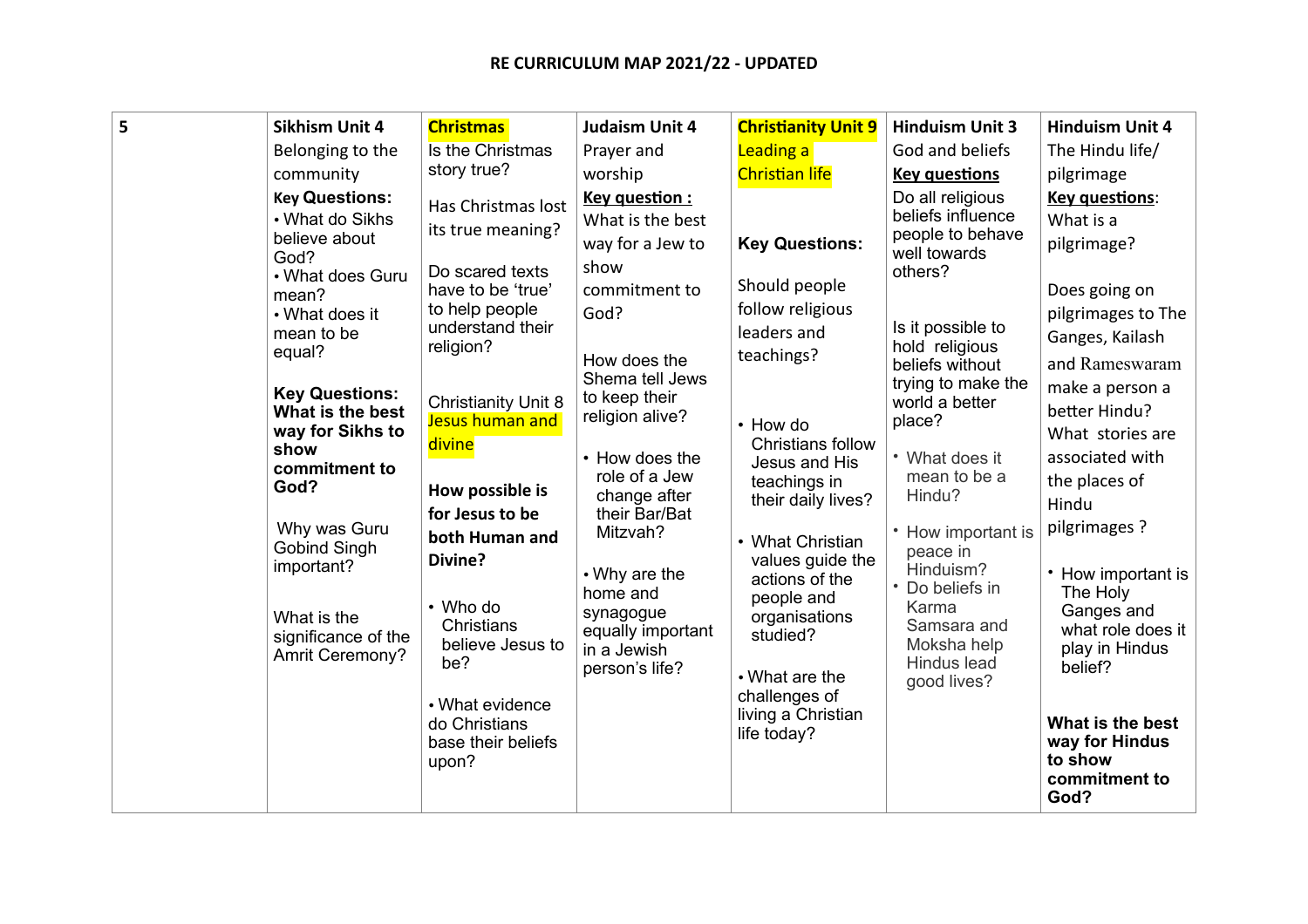| 6 | <b>Buddhism Unit 3</b><br>Following the<br>Buddha's teaching<br>How do Buddhists<br>try to follow the<br>teachings of the<br>Buddha?<br>How do the<br>teachings and<br>example of the<br>Buddha help<br>Buddhists to grow<br>towards<br>enlightenment? | Christmas: How<br>significant is it<br>that Mary was<br>Jesus' mother?<br>Has Christmas lost<br>its true meaning/<br>Do scared texts<br>have to be 'true' to<br>help people<br>understand their<br>religion?<br><b>SDU: Christianity</b><br>The journey of life<br>and death<br><b>Key questions:</b><br>How is life like a<br>journey? | <b>Islam Unit 4</b><br>Hajj and Id ul<br>Adha<br>Key questions:<br>What is a<br>pilgrimage?<br>Does completing<br>Hajj make a<br>person a better<br>Muslim?<br>What stories are<br>associated with<br>the stories of<br>Hajj?<br>How does the Hajj<br>make Muslims<br>appreciate they are<br>all part of one<br>family? | <b>Buddhism Unit 4</b><br>The Buddhists<br>community<br>worldwide<br><b>Key Questions:</b><br>• Which places<br>have special<br>meaning to<br>Buddhists?<br>How do Buddhists<br>try to live a good<br>life?<br>Do Buddhists<br>need to go tho the<br>temple to prove<br>their commitment<br>as Buddhists? | SDU:<br>Understanding<br>faiths and beliefs<br>in Lewisham 1<br><b>Key question:</b><br>How has life in<br>Lewisham been<br>enriched by the<br>diversity of the<br>faiths and beliefs<br>that make up the<br>borough?<br>This is a research<br>based unit. | SDU:<br><b>Understanding</b><br>faiths and beliefs<br>in Lewisham 2<br><b>Key question</b><br>How have<br>Christian faith<br>communities in<br>Lewisham<br>changed over the<br>past 50 years?<br>• what are the<br>reasons for<br>changes in these<br>communities?<br>How do faith<br>groups work in<br>partnership with<br>each other and<br>the local<br>community? |
|---|--------------------------------------------------------------------------------------------------------------------------------------------------------------------------------------------------------------------------------------------------------|-----------------------------------------------------------------------------------------------------------------------------------------------------------------------------------------------------------------------------------------------------------------------------------------------------------------------------------------|-------------------------------------------------------------------------------------------------------------------------------------------------------------------------------------------------------------------------------------------------------------------------------------------------------------------------|-----------------------------------------------------------------------------------------------------------------------------------------------------------------------------------------------------------------------------------------------------------------------------------------------------------|------------------------------------------------------------------------------------------------------------------------------------------------------------------------------------------------------------------------------------------------------------|-----------------------------------------------------------------------------------------------------------------------------------------------------------------------------------------------------------------------------------------------------------------------------------------------------------------------------------------------------------------------|
|   | Is anything ever<br>eternal?<br>Should religious<br>people be sad<br>when one dies?<br>How well do<br>funerals and                                                                                                                                     | Does it feel special<br>to belong?<br>Is God important<br>to everyone?                                                                                                                                                                                                                                                                  |                                                                                                                                                                                                                                                                                                                         |                                                                                                                                                                                                                                                                                                           |                                                                                                                                                                                                                                                            |                                                                                                                                                                                                                                                                                                                                                                       |
|   |                                                                                                                                                                                                                                                        | rituals tell you<br>about what                                                                                                                                                                                                                                                                                                          |                                                                                                                                                                                                                                                                                                                         |                                                                                                                                                                                                                                                                                                           |                                                                                                                                                                                                                                                            |                                                                                                                                                                                                                                                                                                                                                                       |